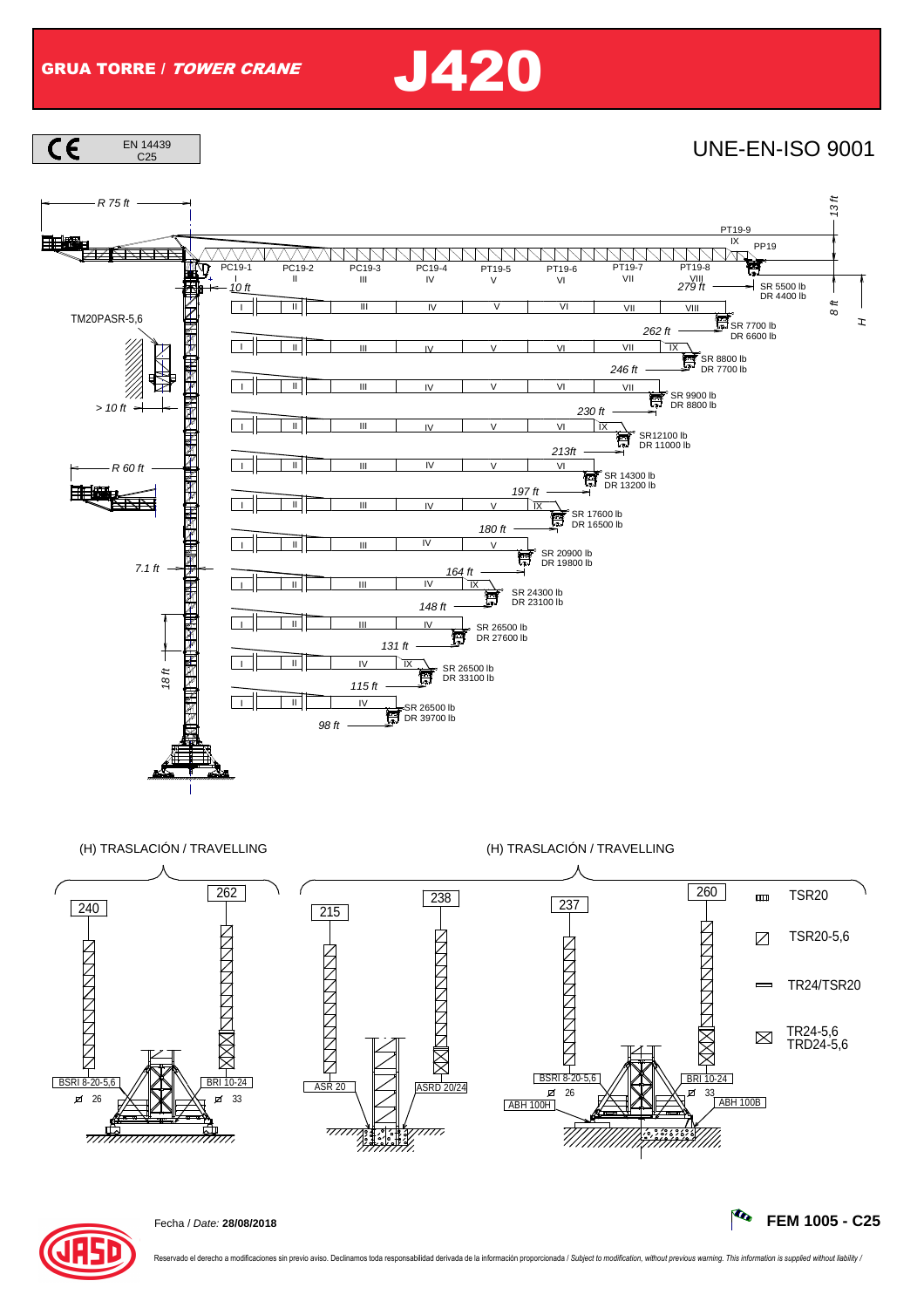|        | <b>CARGAS / LOADS</b><br><b>J420</b>                                                       |                                           |       |       |       |       |       |       |       |       |       |      |      |      |      |
|--------|--------------------------------------------------------------------------------------------|-------------------------------------------|-------|-------|-------|-------|-------|-------|-------|-------|-------|------|------|------|------|
| لهې    | Cargas máximas / Maximum loads<br>ST-SR (lb)<br>Single Trolley - Single Reeving - 26500 lb |                                           |       |       |       |       |       |       |       |       |       |      |      |      |      |
| $\Box$ | 26500 lb                                                                                   | Alcance del gancho [ft] / Hook reach [ft] |       |       |       |       |       |       |       |       |       |      |      |      |      |
| [ft]   | $@$ (ft)                                                                                   | 66                                        | 82    | 98    | 115   | 131   | 148   | 164   | 180   | 197   | 213   | 230  | 246  | 262  | 279  |
| 279    | 91                                                                                         | 26500                                     | 26500 | 24000 | 19900 | 16900 | 14500 | 12600 | 11000 | 9700  | 8600  | 7700 | 6900 | 6100 | 5500 |
| 262    | 104                                                                                        | 26500                                     | 26500 | 26500 | 23500 | 20000 | 17300 | 15100 | 13300 | 11800 | 10500 | 9500 | 8500 | 7700 |      |
| 246    | 106                                                                                        | 26500                                     | 26500 | 26500 | 24100 | 20500 | 17700 | 15500 | 13700 | 12200 | 10900 | 9800 | 8800 |      |      |
| 230    | 107                                                                                        | 26500                                     | 26500 | 26500 | 24400 | 20800 | 18000 | 15700 | 13900 | 12300 | 11000 | 9900 |      |      |      |
| 213    | 115                                                                                        | 26500                                     | 26500 | 26500 | 26400 | 22600 | 19500 | 17100 | 15200 | 13500 | 12100 |      |      |      |      |
| 197    | 120                                                                                        | 26500                                     | 26500 | 26500 | 26500 | 23800 | 20600 | 18100 | 16100 | 14300 |       |      |      |      |      |
| 180    | 129                                                                                        | 26500                                     | 26500 | 26500 | 26500 | 26000 | 22600 | 19900 | 17600 |       |       |      |      |      |      |
| 164    | 135                                                                                        | 26500                                     | 26500 | 26500 | 26500 | 26500 | 23800 | 20900 |       |       |       |      |      |      |      |
| 148    | 137                                                                                        | 26500                                     | 26500 | 26500 | 26500 | 26500 | 24300 |       |       |       |       |      |      |      |      |
| 131    | 131                                                                                        | 26500                                     | 26500 | 26500 | 26500 | 26500 |       |       |       |       |       |      |      |      |      |
| 115    | 115                                                                                        | 26500                                     | 26500 | 26500 | 26500 |       |       |       |       |       |       |      |      |      |      |
| 98     | 98                                                                                         | 26500                                     | 26500 | 26500 |       |       |       |       |       |       |       |      |      |      |      |

| <u>ligic</u><br>ST-DR (lb) |          |       | Cargas máximas / Maximum loads<br>Single Trolley - Double Reeving - 52900 lb |       |       |       |       |          |       |       |       |      |      |      |      |
|----------------------------|----------|-------|------------------------------------------------------------------------------|-------|-------|-------|-------|----------|-------|-------|-------|------|------|------|------|
| $\sum$                     | 52900 lb |       | Alcance del gancho [ft] / Hook reach [ft]                                    |       |       |       |       |          |       |       |       |      |      |      |      |
| [ft]                       | $@$ (ft) | 66    | 82                                                                           | 98    | 115   | 131   | 148   | 164      | 180   | 197   | 213   | 230  | 246  | 262  | 279  |
| 279                        | 49       | 37500 | 28900                                                                        | 23100 | 19000 | 15900 | 13500 | 11600    | 10000 | 8700  | 7600  | 6600 | 5800 | 5000 | 4400 |
| 262                        | 55       | 43800 | 33900                                                                        | 27300 | 22600 | 19000 | 16200 | 14000    | 12300 | 10700 | 9500  | 8400 | 7400 | 6600 |      |
| 246                        | 57       | 44800 | 34700                                                                        | 28000 | 23100 | 19600 | 16700 | 14500    | 12600 | 11100 | 9800  | 8700 | 7700 |      |      |
| 230                        | 57       | 45300 | 35100                                                                        | 28300 | 23400 | 19800 | 16900 | 14700    | 12800 | 11200 | 10000 | 8800 |      |      |      |
| 213                        | 61       | 48800 | 37900                                                                        | 30600 | 25400 | 21500 | 18500 | 16100    | 14100 | 12400 | 11000 |      |      |      |      |
| 197                        | 64       | 51300 | 39800                                                                        | 32200 | 26800 | 22700 | 19600 | 17000    | 15000 | 13200 |       |      |      |      |      |
| 180                        | 69       | 52900 | 43300                                                                        | 35100 | 29300 | 24900 | 21500 | 18800    | 16500 |       |       |      |      |      |      |
| 164                        | 72       | 52900 | 45500                                                                        | 36900 | 30800 | 26300 | 22700 | 19800    |       |       |       |      |      |      |      |
| 148                        | 73       | 52900 | 46300                                                                        | 37600 | 31400 | 26800 | 23100 | <u>—</u> |       |       |       |      |      |      |      |
| 131                        | 75       | 52900 | 47600                                                                        | 38700 | 32300 | 27600 |       |          |       |       |       |      |      |      |      |
| 115                        | 76       | 52900 | 48600                                                                        | 39600 | 33100 | —     |       |          |       |       |       |      |      |      |      |
| 98                         | 76       | 52900 | 48800                                                                        | 39700 |       |       |       |          |       |       |       |      |      |      |      |





Reservado el derecho a modificaciones sin previo aviso. Declinamos toda responsabilidad derivada de la información proporcionada / Subject to modification, without previous warning. This information is supplied without lia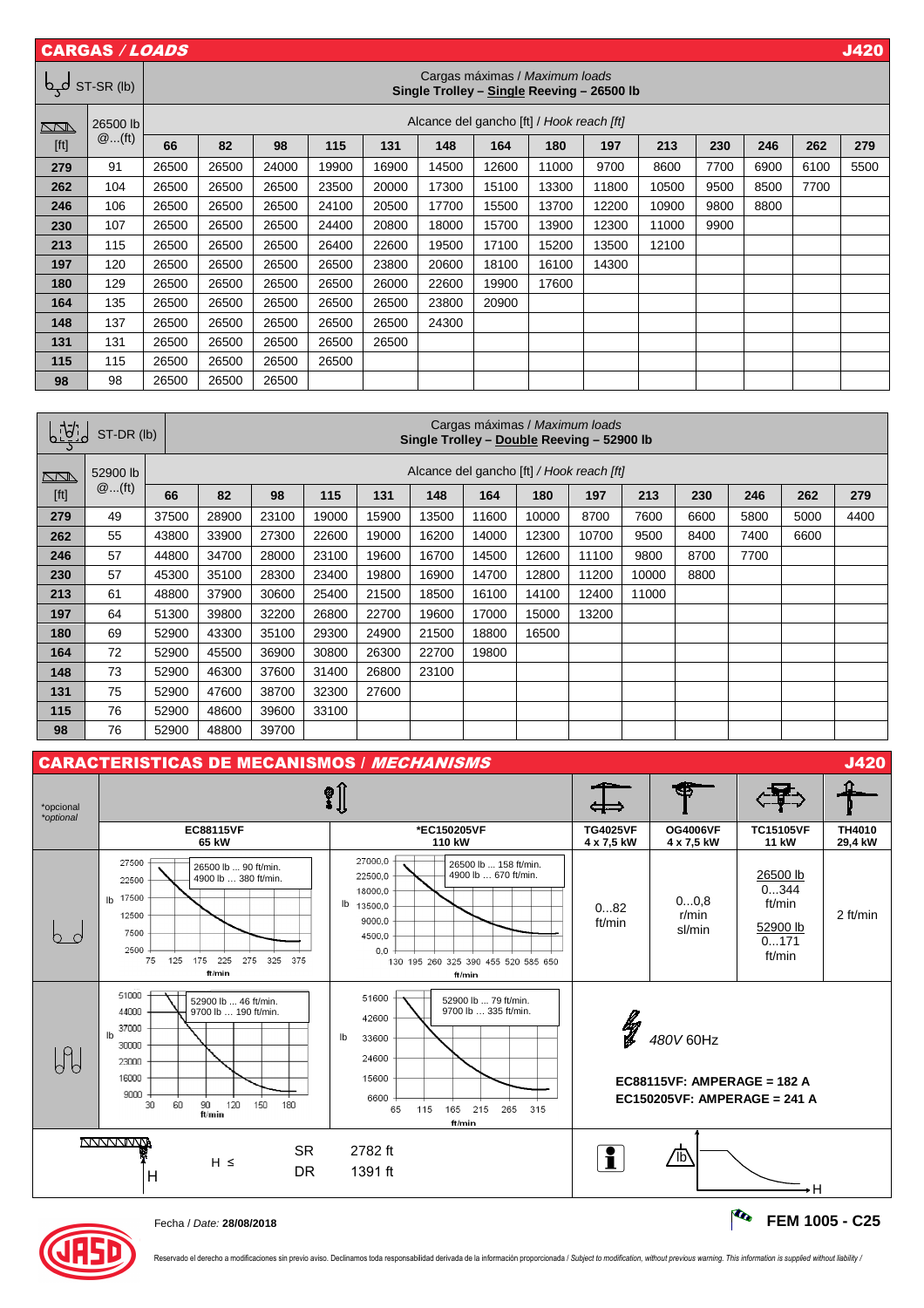| <b>J420</b><br><b>LISTA DE EMBARQUE / PACKING LIST</b>                                                                                       |                       |                       |                                                          |                   |                |            |               |  |
|----------------------------------------------------------------------------------------------------------------------------------------------|-----------------------|-----------------------|----------------------------------------------------------|-------------------|----------------|------------|---------------|--|
| DENOMINACIÓN / DENOMINATION / DÉSIGNATION                                                                                                    |                       |                       |                                                          | $L$ [ft]          | A [ft]         | $H$ [ft]   | P / W [lb]    |  |
| Torre inferior<br>Lower tower                                                                                                                |                       | TSRI-20-5,6           | Ŧ                                                        | 19.7              | 7.4            | 7.4        | 15100         |  |
| Torre                                                                                                                                        |                       | <b>TSR20</b>          |                                                          | 14.0              | 7.4            | 7.4        | 6900          |  |
| Tower                                                                                                                                        |                       | TSR20-5,6<br>TR24-5,6 |                                                          | 19.7<br>19.7      | 7.4<br>9.1     | 7.4<br>9.3 | 9300<br>10500 |  |
| Torre desmontada<br>Dismantled tower                                                                                                         |                       | TRD24-5,6             | ↨                                                        | 19.7              | 3.8            | 8.3        | 11600         |  |
| Larguero largo, reducción<br>Long crossbar, reduction                                                                                        |                       | <b>TR24/TSR20</b>     | Ŧ                                                        | 13.0              | 2.0            | 6.0        | 5000          |  |
| Larguero corto reduccion<br>Short crossbar, reduction                                                                                        |                       | <b>TR24/TSR20</b>     | H                                                        | 6.3               | 2.0            | 6.0        | 2300          |  |
| Torre asiento pista, torre superior y orientación<br>Slewing table, top tower and slewing mechanism                                          |                       |                       | н<br>< A >                                               | 27.5              | 7.6            | 8.1        | 34800         |  |
| Punta de torre / Top tower                                                                                                                   |                       |                       |                                                          | 15.1              | 7.1            | 8.0        | 8500          |  |
| Torre asiento pista + base punta de torre + orientación<br>Slewing table $+$ tower head base $+$ slewing mechanism                           |                       |                       | 838<br>≤A >                                              | H<br>15.3<br>Ŵ    | 7.6            | 8.1        | 26400         |  |
|                                                                                                                                              | PC19-1                |                       | T<br>$\rm H$<br>$\ensuremath{\mathsf{III}}\xspace$<br>IV | 33.7<br>H         | 6.1            | 7.3        | 9300          |  |
|                                                                                                                                              | PC19-2+Tr<br>PC19-3   | 33.7<br>33.7          | 5.2<br>5.2                                               | 7.9<br>7.1        | 11900<br>10500 |            |               |  |
| Tramo de pluma                                                                                                                               | PC19-4                |                       | ←L<br>A                                                  | 33.7              | 5.2<br>5.2     | 7.2<br>7.2 | 8900          |  |
| Jib section                                                                                                                                  | PT19-5<br>PT19-6      |                       | $\vee$<br>VII<br>VI<br>VIII<br>IX                        | 33.8<br>ᆂ<br>33.8 | 5.2            | 7.2        | 5800<br>4500  |  |
|                                                                                                                                              | PT19-7<br>PT19-8      |                       | <u>MVVVVVVVVVVVVVVVVVVV</u>                              | 33.7<br>33.7      | 5.2<br>5.2     | 7.1<br>7.1 | 3700<br>3000  |  |
|                                                                                                                                              | PT19-9<br><b>PP19</b> |                       | $A \neq$<br>– L →                                        | 17.0              | 5.2            | 7.1        | 1750          |  |
|                                                                                                                                              |                       |                       |                                                          | 4.3               | 6.1            | 2.1        | 700           |  |
| Tirante sostén pluma<br>Jib support tie                                                                                                      |                       |                       |                                                          | 31.0              | 3.7            | 2.2        | 7100          |  |
| Contrapluma III con mecanismos (sin cable) y plumín auxiliar<br>Counterjib III with mechanism (without rope), and auxiliary jib <sup>5</sup> |                       |                       | ᆒ<br>$\bar{r}$<br>- А>                                   | 21.0              | 7.5            | 8.1        | 22700         |  |
| Contrapluma II<br>Counterjib II                                                                                                              |                       |                       | <b>JH5D</b><br>Ŧ,                                        | 14.9              | 6.7            | 6.8        | 4700          |  |
| Contrapluma I<br>Counterjib I                                                                                                                |                       |                       | Ï                                                        | 37.5              | 6.7            | 8.2        | 19300         |  |
| Polipasto<br>Hook assembly                                                                                                                   |                       |                       | 屬<br>I<br>ST/DR<br>∽T<br>L<br>← A                        | 5.7               | 2.1            | 4.4        | 2300          |  |
| Carro<br>Trolley                                                                                                                             |                       |                       | 壶<br>ST/DR<br>$\overline{A}$<br>L<br>H                   | 8.5               | 7.6            | 7.0        | 2500          |  |
| Plataforma y cabina (2 x 1,5)<br>Platform and cabin                                                                                          |                       |                       | $\bar{t}$                                                | 13.1              | 6.3            | 7.7        | 2800          |  |
| Transporte torre de montaje<br>Jacking cage transport                                                                                        |                       |                       | <b>TM20PASR-5,6</b><br>SKA TTI                           | 35.5              | 7.5            | 7.9        | 26800         |  |
| Contrapeso                                                                                                                                   | Lastre                |                       |                                                          | 12.5              | 1.9            | 4.9        | 13200         |  |
| Counterweight                                                                                                                                | <b>Ballast</b>        |                       | 电                                                        | 12.5<br>12.5      | 0.9<br>0.6     | 4.9<br>4.9 | 6600<br>4400  |  |

| <b>LASTRES INFERIORES / LOWER BALLASTS</b> |        |        |        |        |  |  |  |  |  |  |
|--------------------------------------------|--------|--------|--------|--------|--|--|--|--|--|--|
| H(ft)<br><b>BRI 10-24</b>                  | 239    | 262    |        |        |  |  |  |  |  |  |
| $P$ (lb)                                   | 79400  |        |        | 158700 |  |  |  |  |  |  |
| H(ft)<br><b>BSRI 8-20-5,6</b>              | 184    |        | 221    | 240    |  |  |  |  |  |  |
| $P$ (lb)                                   | 132300 | 185200 | 211600 |        |  |  |  |  |  |  |

H: Altura bajo gancho / Height under hook<br>Para alturas intermedias tomar el lastre correspondiente a la altura superior */ For intermediate heights take the ballast corresponding to the higher height*